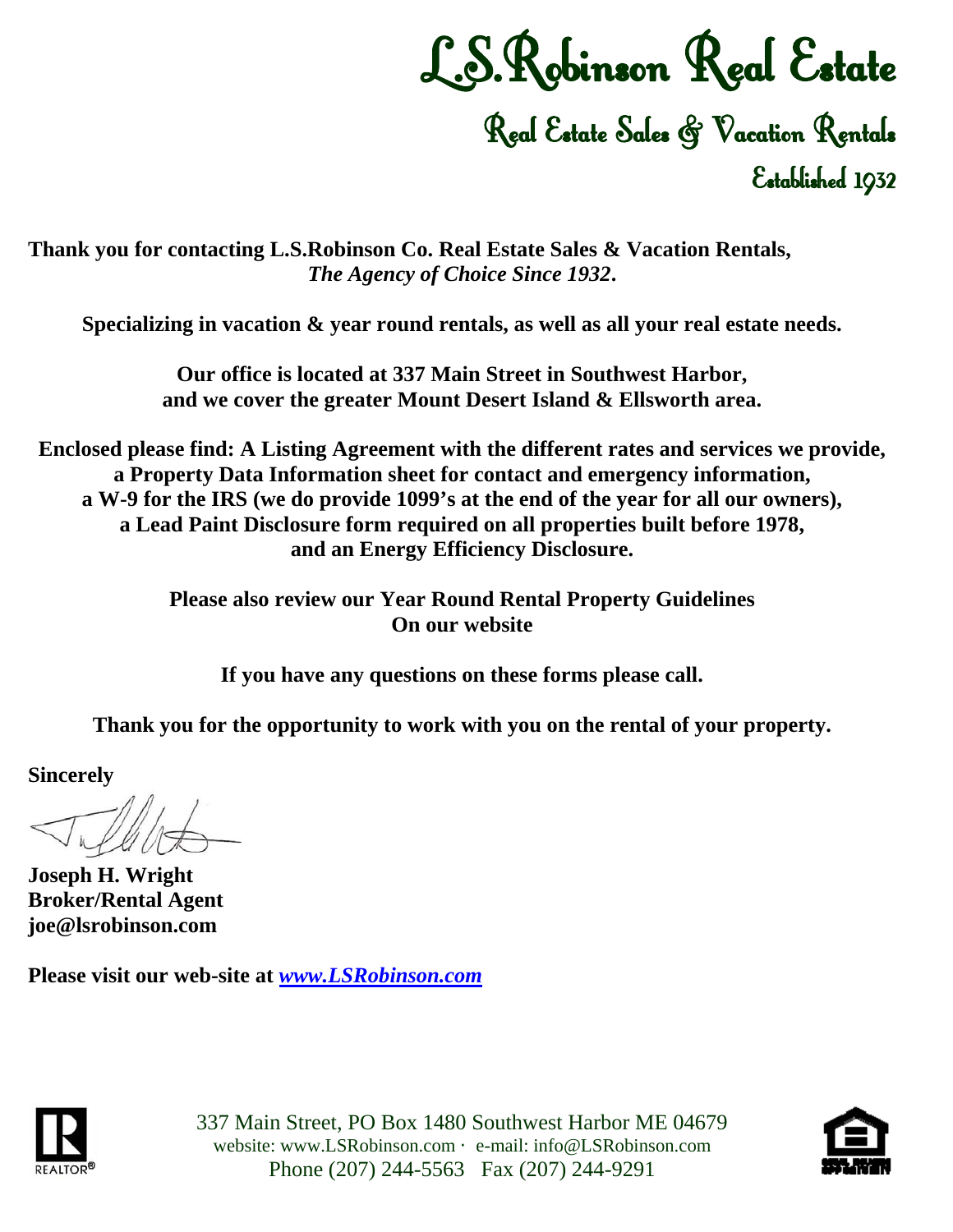

been depleted.

L.S.Robinson Real Estate



## Real Estate Sales  $\mathfrak{S}$  Vacation Rentals  $\sim$  Established 1932

**YEAR-ROUND AND OFF-SEASON RENTAL LISTING AGREEMENT** 

I/We hereby authorize L.S. Robinson Real Estate to procure a tenant(s) for my/our property situated at \_\_\_\_\_\_\_\_\_\_\_\_\_\_\_\_\_\_\_\_\_\_\_\_\_\_\_\_\_\_\_\_\_\_\_\_\_\_\_\_\_\_\_\_\_\_\_\_\_\_\_\_\_\_\_\_\_\_\_\_during the period \_\_\_\_\_\_\_\_\_\_\_\_\_ 20\_\_\_

to \_\_\_\_\_\_\_\_\_\_\_\_\_\_\_\_\_ 20\_\_\_, payable monthly at \$\_\_\_\_\_\_\_\_\_\_\_\_\_\_ per month. It is understood that if L.S. Robinson Co. rents the property during this time, the agency shall receive a commission for the rental of the property.

#### **PLEASE REVIEW AND SELECT ONE OF THE FOLLOWING SERVICES:**

#### **1. FULL RENTAL -** Commission will be 15% per month.

I/We (do) (do-not) authorize L.S. Robinson Real Estate to qualify & secure a tenant(s), provide a lease, collect all rent monies, and be available for repair notification. A security deposit equivalent to one month's rent will be held in the L.S. Robinson Real Estate Security Trust Account. The following services are included:

- a. Maintain contact with Lessor and Lessee.
- b. Arrange for approved minor repairs (up to \$100.00).
- c. Communicate need for all repairs over \$100.00 to owner and with owner's authorization, schedule completion as directed.
- 
- d. Pay all bills for minor repairs from owner's reserve account or rent proceeds.
- e. Forward all bills for major repairs to owner for payment.

 f. Pay all rents to owner after deducting 15% commission and paying agreed upon bills. Note: The agency requires that a 'cushion' equivalent to one month's rent be left in the owner's reserve account within this agency's Rental Trust Account for paying bills and unexpected emergencies. Owner also agrees to provide personal funds for payment of bills if the owner's reserve account has

**2. RENTAL** - Commission will be 10% per month.

I/We (do) (do not) authorize L.S. Robinson Real Estate to qualify & secure a tenant(s), provide a lease, collect all rent monies, and forward rent monies to me monthly after deducting 10% agency commission. I understand that the agency will not be responsible for making arrangements for maintenance repairs and payment of bills, but will advise me immediately of emergencies and mechanical problems. A security deposit equivalent to one month's rent will be held in the L.S. Robinson Real Estate Security Trust Account.

**3. SECURE TENANT** - Commission will be 50% of the first month's rent.

I/We (do) (do not) authorize L.S. Robinson Real Estate to qualify & secure a tenant(s), and provide a lease. L.S. Robinson Co. Real Estate will collect a security deposit and first month's rent, retain one/half of the rent as a commission, and turn the balance of the rent and security deposit over to  $me/11S$ .

**4. PROCURE TENANT** - Commission will be 20% of the first month's rent. I/We (do) (do not) authorize L.S Robinson Real Estate to procure a tenant(s), *and forward tenant(s) on to me for qualifying and lease*. If the rental is executed I/We will forward 20% of the first month's rent to L.S. Robinson Real Estate.

**IT IS UNDERSTOOD THAT L.S. ROBINSON REAL ESTATE WILL QUALIFY ALL TENANTS BY CHECKING APPLICANT'S REFERENCES FOR EMPLOYMENT, PAST TENANCY, AND CHARACTER, BUT THE AGENCY ASSUMES NO LIABILITY FOR DEFAULT OR DAMAGES BY TENANT(S).** 

**IT IS ALSO UNDERSTOOD THAT L.S. ROBINSON REAL ESTATE WILL BE ACTING SOLELY AS A RENTAL AGENT AND NOT AS A MANAGER/CARETAKER. ALL OWNERS ARE ENCOURAGED TO ARRANGE FOR A SUITABLE CARETAKER TO LOOK AFTER THEIR PROPERTY.** 

> **A COPY OF THE CONTRACT IS TO BE RECEIVED BY ALL PARTIES AND BY SIGNATURE, RECEIPT OF COPY IS HEREBY ACKNOWLEDGED.**

| Bγ    |      | By    |      |
|-------|------|-------|------|
| Agent | Date | Owner | Date |
|       |      | By    |      |
|       |      | Owner | Date |

**L.S.Robinson Real Estate, 337 Main St, PO Box 1480, Southwest Harbor ME 04679. Info@LSRobinson.com (207) 244-5563 www.LSRobinson.com**